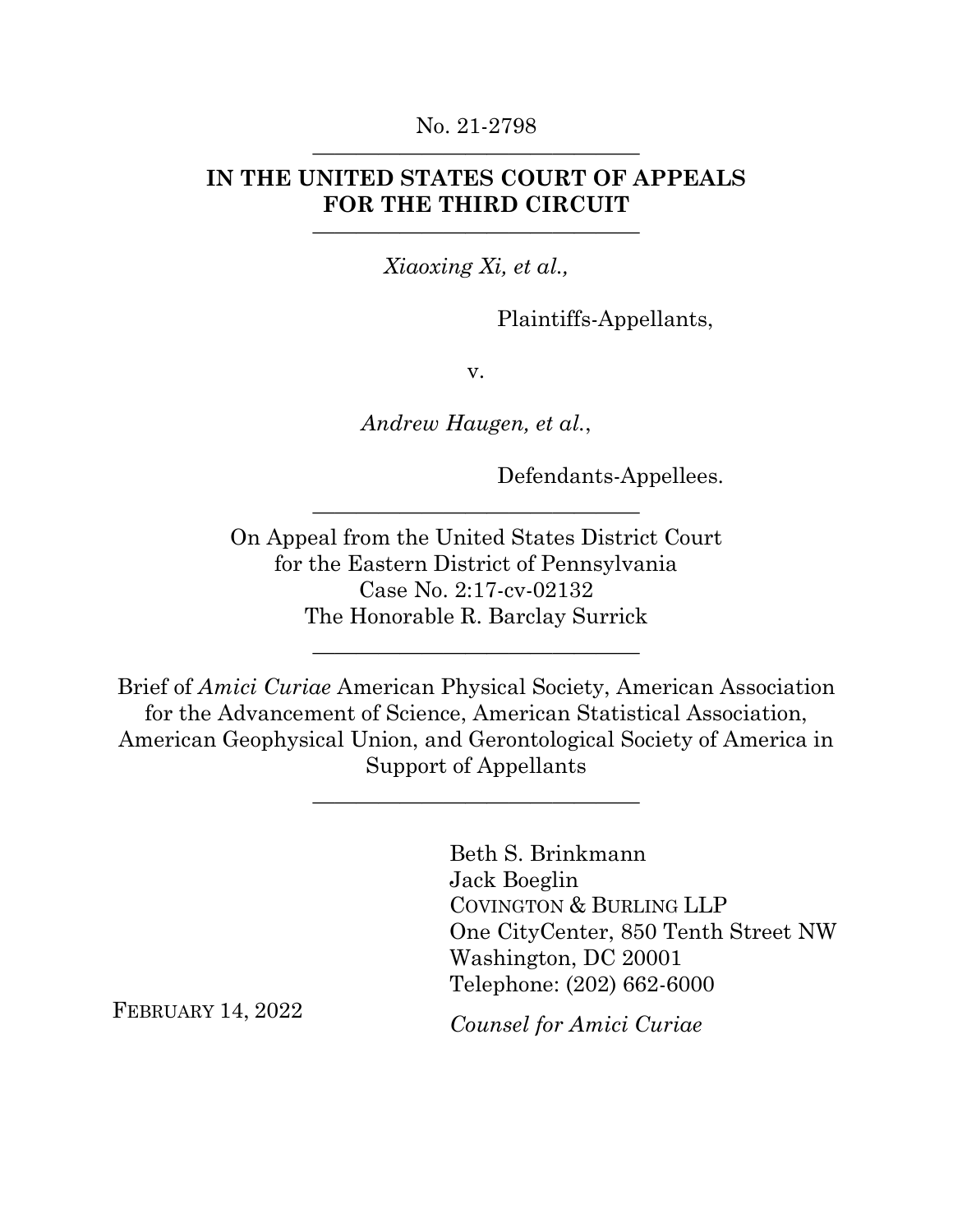## **CORPORATE DISCLOSURE STATEMENT**

<span id="page-1-0"></span>Pursuant to Federal Rule of Appellate Procedure 26.1, all *Amici Curiae* state that they are non-profit corporations with no parent company and that no public company owns any interest in them.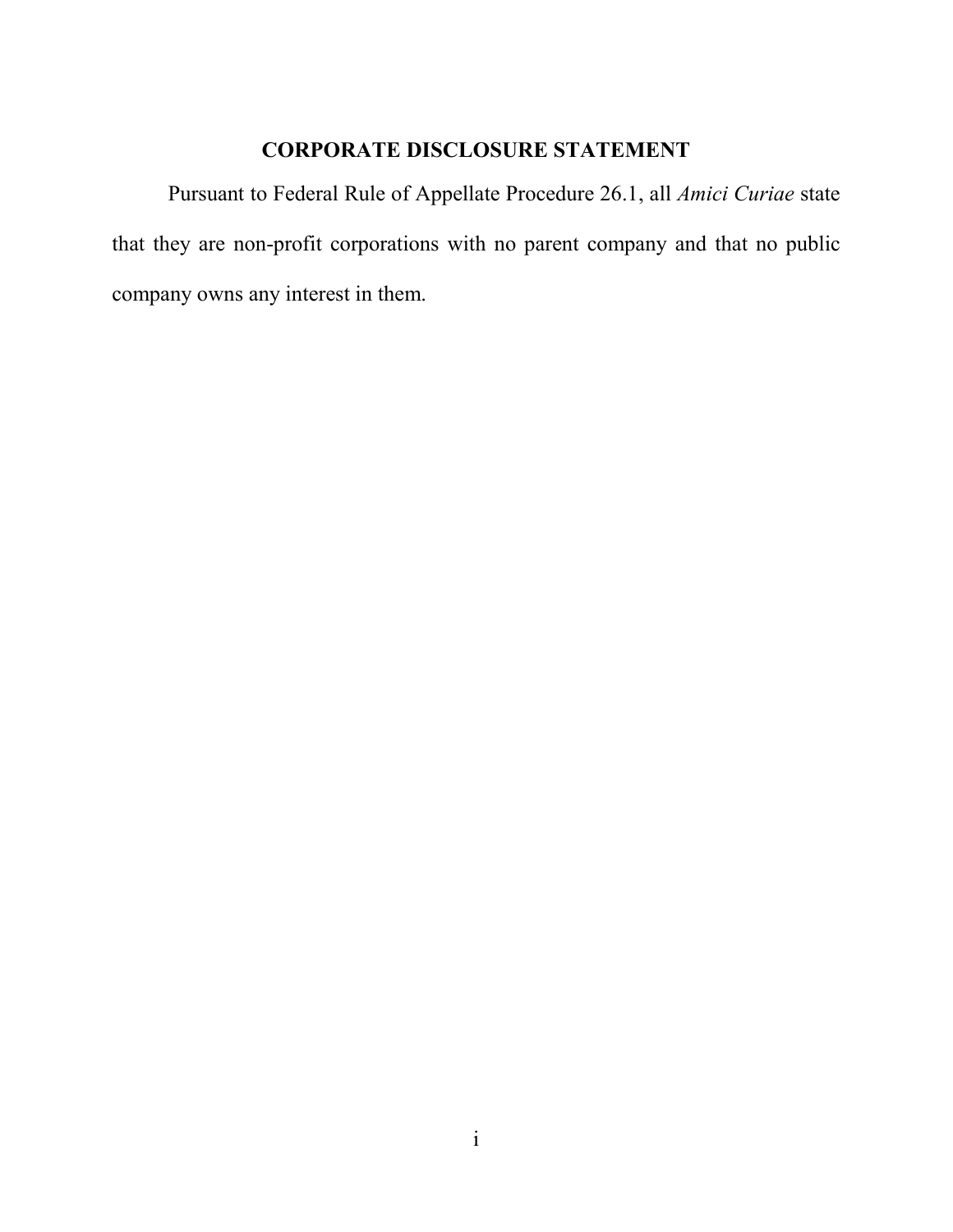## **TABLE OF CONTENTS**

| $\mathbf{I}$ . | The Wrongful Arrest of Prominent Scientists like Mr. Xi Harms the |  |
|----------------|-------------------------------------------------------------------|--|
|                | II. Government Accountability Is Necessary to Overcome the Harms  |  |
|                |                                                                   |  |
|                |                                                                   |  |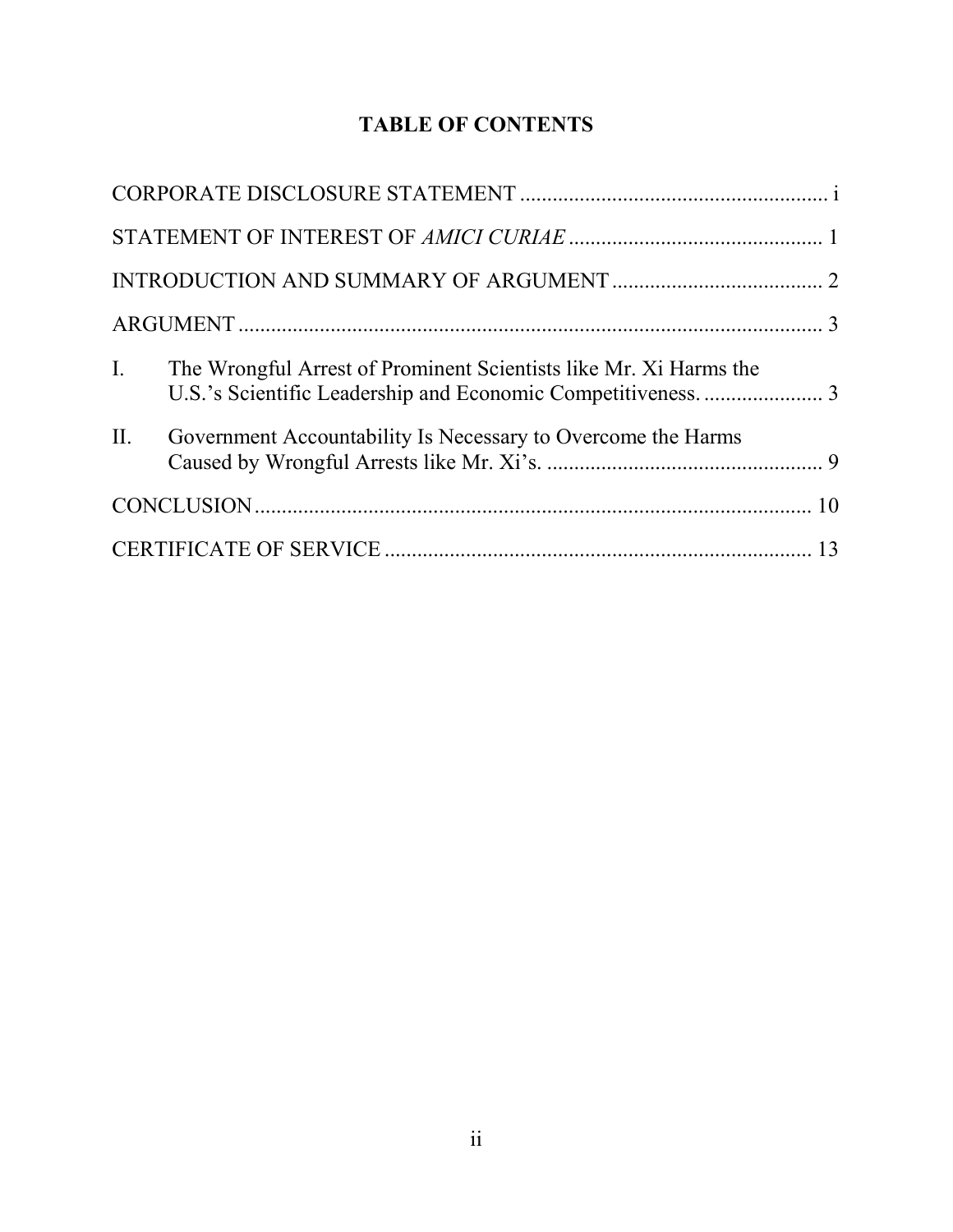# **TABLE OF AUTHORITIES**

## **Cases**

| Corr. Serv. Corp. v. Malesko,                                                                                                                                                                                                                           |
|---------------------------------------------------------------------------------------------------------------------------------------------------------------------------------------------------------------------------------------------------------|
| Xi v. United States,                                                                                                                                                                                                                                    |
| <b>Other Authorities</b>                                                                                                                                                                                                                                |
| Am. Physical Soc'y, APS Statement 03.1: Visa Rules and Government<br>Procedures Hampering U.S. Science and Technology (June 6,                                                                                                                          |
| Am. Physical Soc'y, Board Statement on Open Science and a<br>Recommitment to Research Principles (Feb. 14, 2020),<br>https://www.aps.org/policy/statements/open-science.cfm 3                                                                           |
| Am. Physical Soc'y, Office of Gov't Affairs, Impact of US Research<br>Security Policies: US Security and the Benefits of Open Science<br>and International Collaborations (Jan. 2021),<br>https://www.aps.org/newsroom/pressreleases/upload/APS-Impact- |
| Comm. of 100 & Univ. of Arizona, Racial Profiling Among Scientists<br>of Chinese Descent and Consequences for the U.S. Scientific<br>Community, https://www.committee100.org/wp-<br>content/uploads/2021/10/C100-Lee-Li-White-Paper-FINAL-              |
| Ellen Barry, <i>'In the End, You're Treated Like a Spy,' Says M.I.T. Sci-</i><br><i>entist</i> , N.Y. Times (Jan. 24, 2022),<br>https://www.nytimes.com/2022/01/24/science/gang-chen-mit-                                                               |
| Editorial Board, The Justice Department Should Back Off<br>Researchers, Boston Globe (Jan. 10, 2022), https://www.bos-<br>tonglobe.com/2022/01/10/opinion/justice-department-should-back-<br>.4, 5                                                      |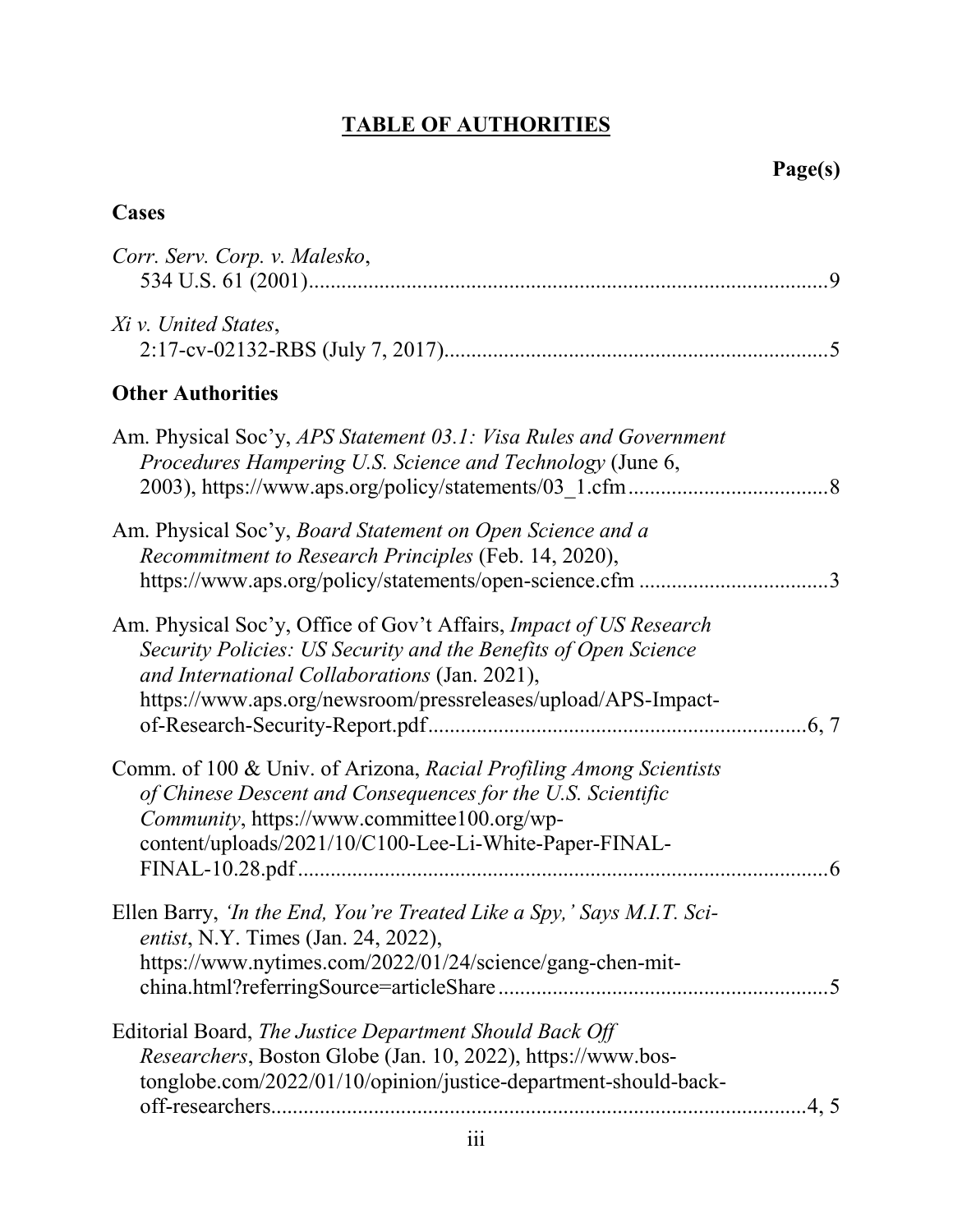| Michael German & Alex Liang, Why Ending the Justice Department's     |  |
|----------------------------------------------------------------------|--|
| "China Initiative" Is Vital to U.S. Security, Just Security (Jan. 3, |  |
| 2022), https://www.justsecurity.org/79698/why-ending-the-justice-    |  |
|                                                                      |  |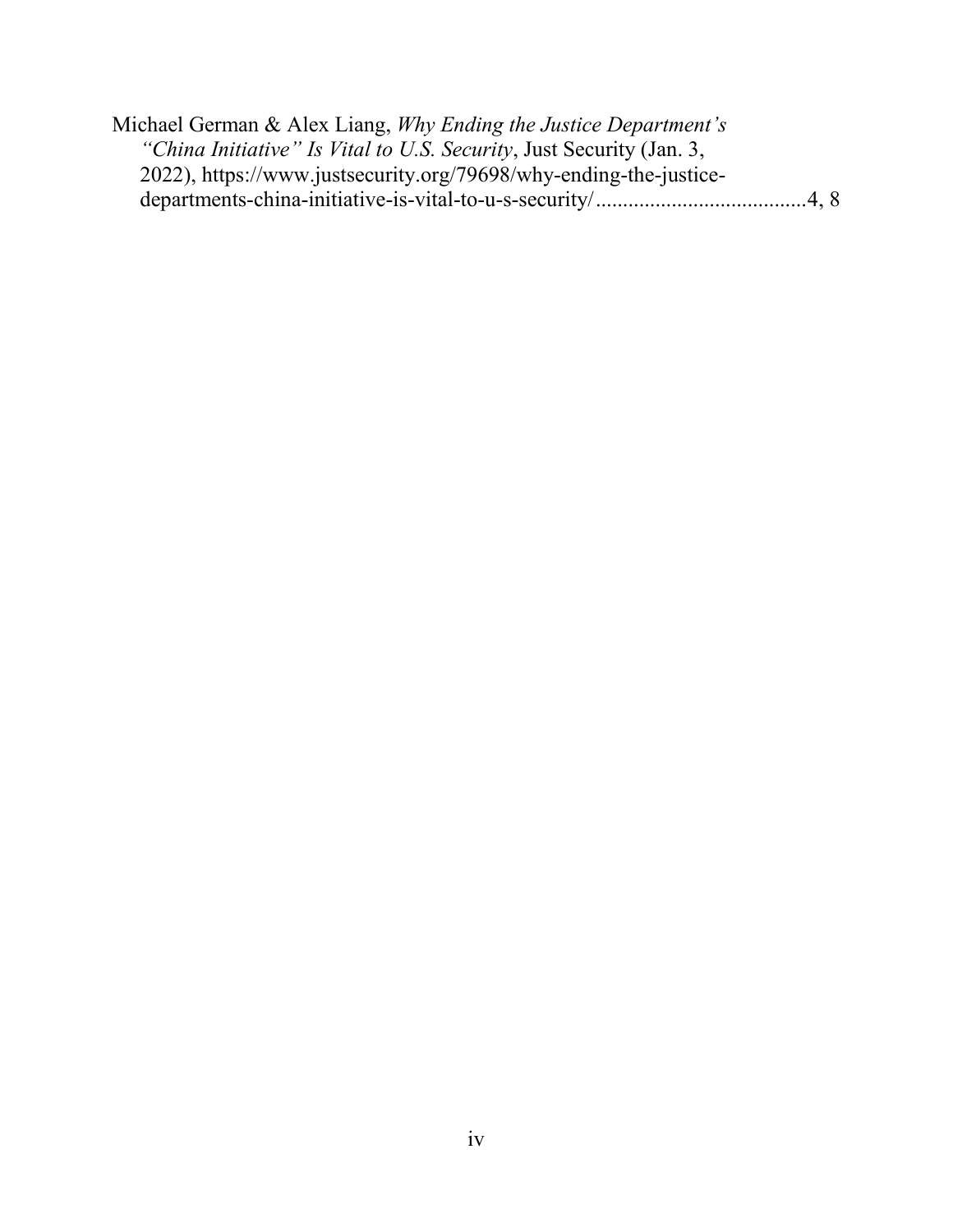#### **STATEMENT OF INTEREST OF** *AMICI CURIAE*

<span id="page-5-0"></span>The American Physical Society ("APS"), the American Association for the Advancement of Science, the American Statistical Association, the American Geophysical Union, and the Gerontological Society of America are nonprofit science, engineering, math, medical, and other professional membership societies and federations working to advance the knowledge of science.

*Amici* file this brief on behalf of their members because they are affected by the federal government's wrongful arrest and prosecution of individuals like Appellant Xiaoxing Xi: scientists of Chinese descent engaged in lawful research activities.<sup>1</sup>

*Amici*'s members are professional scientists, early-career scientists, science faculty, and science students. Because many of *Amici's* members are of Asian descent (many of whom, like Appellant Mr. Xi, are U.S. citizens), *Amici* have a strong interest in ensuring that there is accountability when the federal government wrongfully targets scientists for criminal arrest or prosecution.

 $\overline{a}$ 

<sup>1</sup> Pursuant to Federal Rule of Appellate Procedure 29(a)(4)(E), *Amici* affirm that no counsel for a party authored this brief in whole or in part and that no person other than *Amici* or their counsel made any monetary contribution intended to fund the preparation or submission of this brief. *Amici* have received written consent of all parties to submit this brief.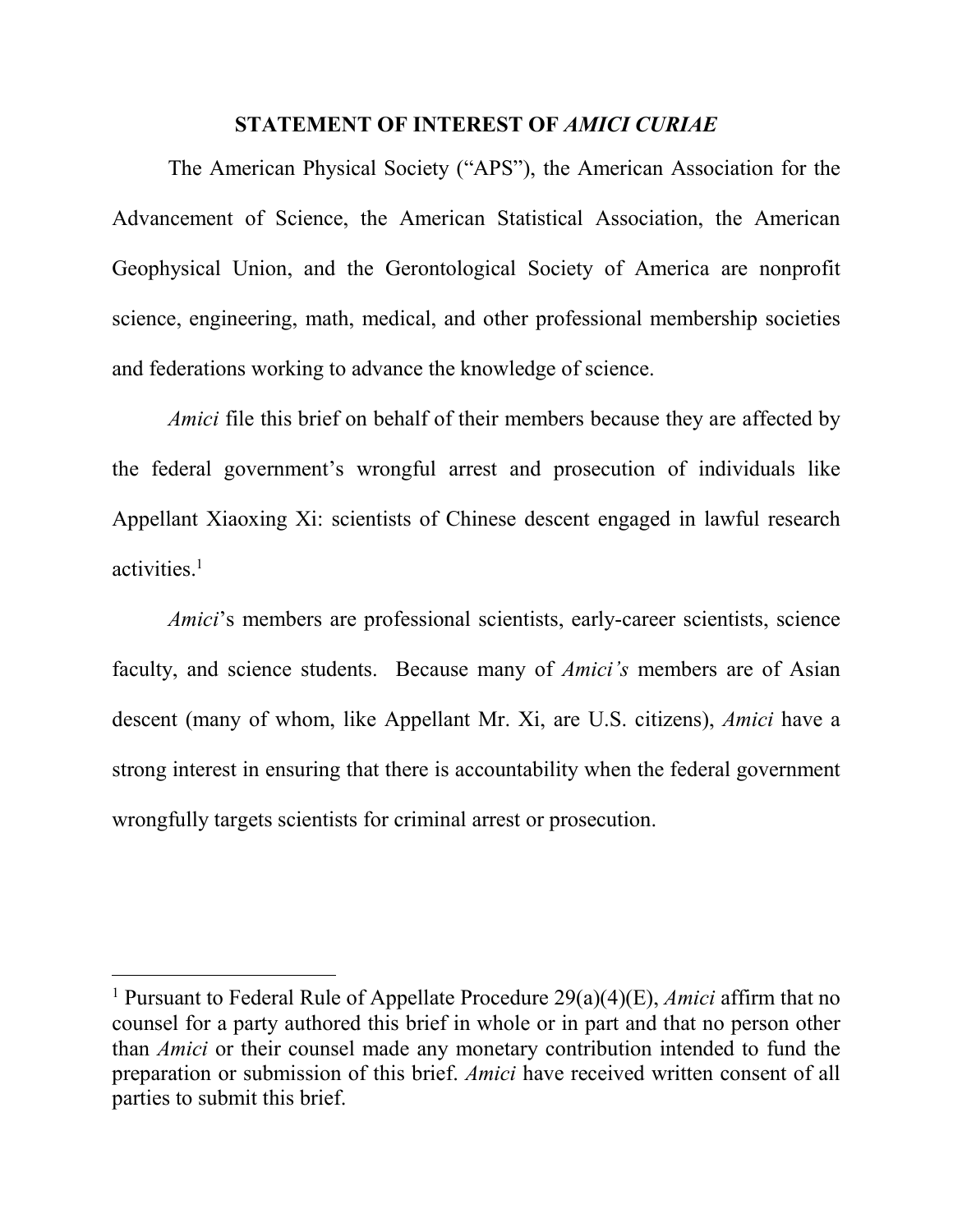#### **INTRODUCTION AND SUMMARY OF ARGUMENT**

<span id="page-6-0"></span>*Amici* support Mr. Xi and his family in this lawsuit against the federal government seeking accountability for his wrongful arrest. The government's wrongful arrest and prosecution of scientists and engineers, particularly those of Chinese descent, is harming the U.S.'s reputation as the most desirable destination for the best and brightest scientists to make their careers. That loss of talented scientists reduces the quality and quantity of our nation's trained technical workforce and thereby harms both the economy and our national security.

Federal government actions like the wrongful arrest of Mr. Xi are also having a chilling effect among Chinese members of the international scientific community, who feel targeted by the actions of the federal government and are thus less likely to collaborate with U.S. scientists on innovative scientific projects. The loss of fundamental research collaborations between scientists in the U.S. and China which pose no economic or security threat to the U.S.—directly harms the U.S. scientific enterprise, U.S. innovations, and U.S. economic competitiveness.

To mitigate these negative impacts, the federal government must be held accountable when it engages in actions like the wrongful arrest of Mr. Xi. Government accountability is a necessary step to: restoring our nation as a destination of choice for international scientists; restoring confidence among U.S. scientists that fundamental research collaborations posing no economic or security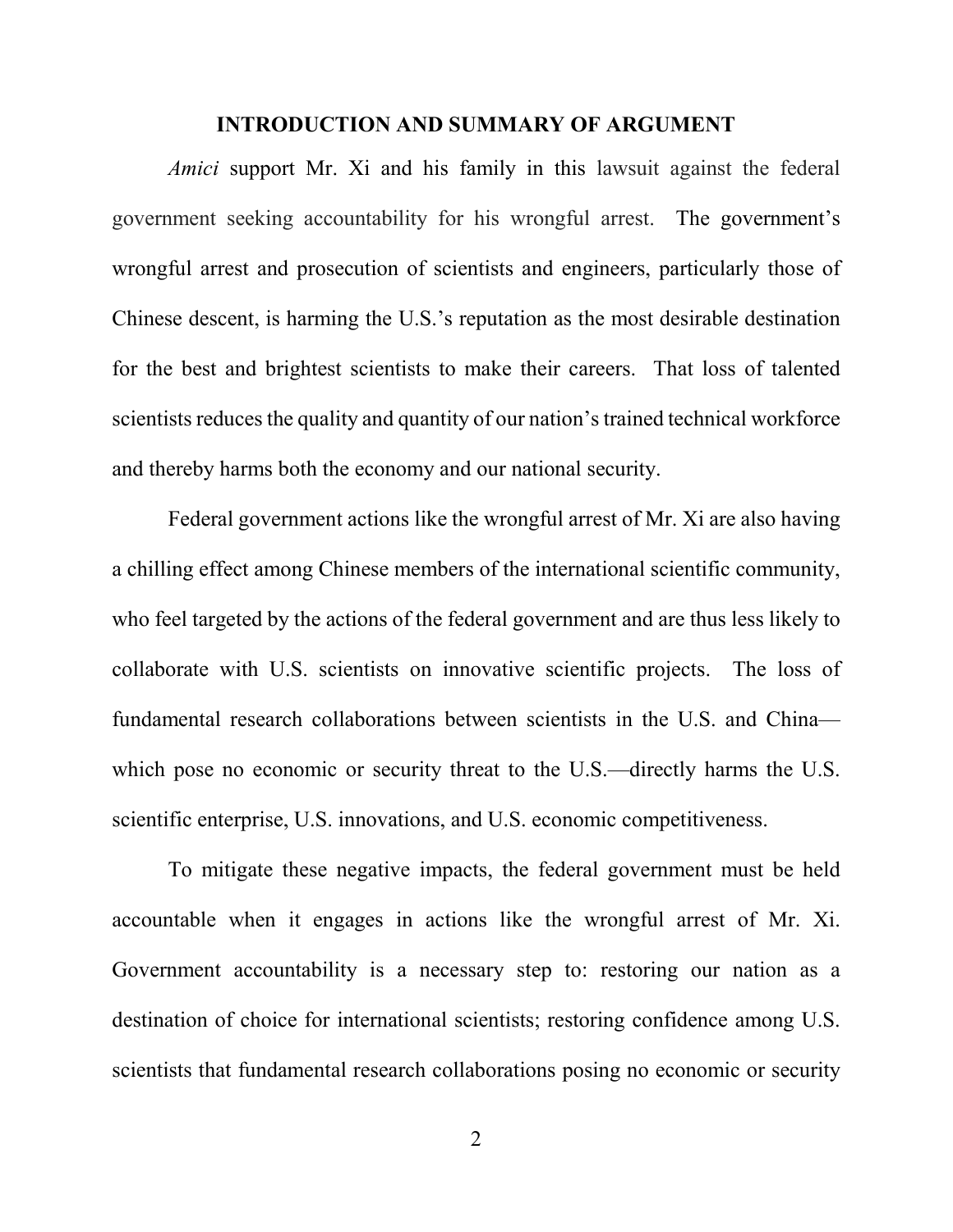threat to the U.S. can be pursued without threat of prosecution; and restoring the confidence of Asian-American scientists that there is equal justice under law.

#### **ARGUMENT**

### <span id="page-7-1"></span><span id="page-7-0"></span>**I. The Wrongful Arrest of Prominent Scientists like Mr. Xi Harms the U.S.'s Scientific Leadership and Economic Competitiveness.**

*Amici* recognize that the unauthorized transfer of U.S.-based knowledge and technical expertise to other countries poses a genuine threat to the country's national security. We agree that policymakers should be concerned with the potential theft of intellectual property, trade secrets, and classified research, as well as with systematic efforts by foreign entities to develop covert, undisclosed relationships with U.S.-based researchers to attempt to illicitly acquire U.S. science and technology. We support the federal government making concerted efforts to prevent these actions from occurring.

<span id="page-7-2"></span>For its part, APS has established clear ethical guidelines and enforcement mechanisms for its members. APS recently called on scientists to intensify their commitment to the principles of "research integrity"—including "objectivity, honesty, openness, accountability, fairness, disclosure, and stewardship." *See* Am. Physical Soc'y, *Board Statement on Open Science and a Recommitment to Research Principles* (Feb. 14, 2020), https://www.aps.org/policy/statements/openscience.cfm (noting "the need for (1) disclosure of conflicts of commitment; (2) reciprocity in the exchange of research information between U.S. and international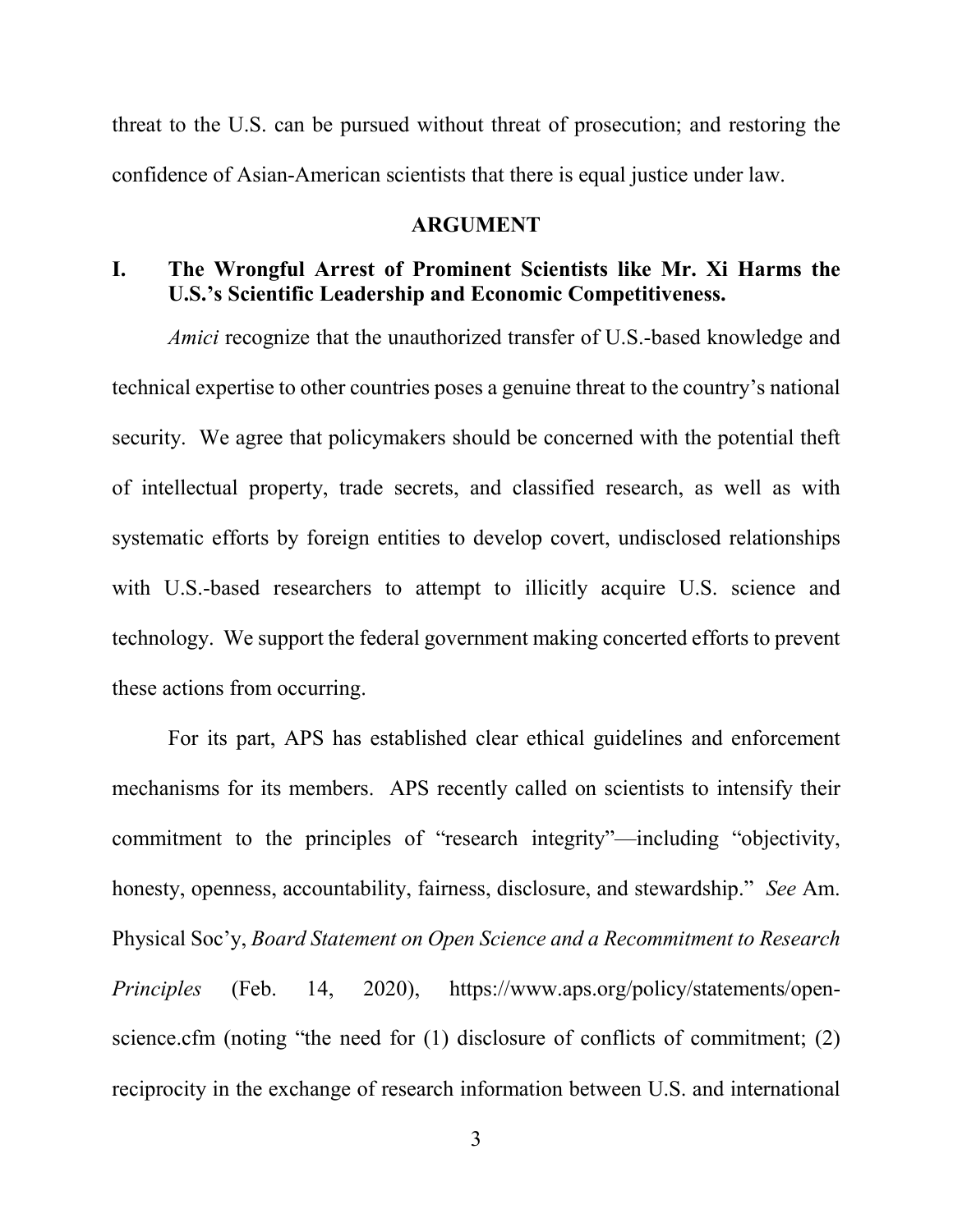scientists . . .; and (3) responsible handling of research information, particularly before public release.").

At the same time, the vast majority of scientific work does not pose any meaningful risk to national security. For university researchers who are engaged in fundamental research published in open literature—*i.e.*, literature that exists for anyone to read—there is little to no reason to expect that their research raises national security concerns. Such scientific work should be permitted to proceed without the cloud of prosecution hanging over it.

Nevertheless, the Department of Justice (DOJ) has recently arrested a number of professors, including Mr. Xi, for engaging in lawful scientific research. DOJ's activities have resulted in numerous false positives: criminal prosecutions against scientists of Asian descent that have ultimately been dropped or ended in acquittal. These problems have been exacerbated by the launch of DOJ's "China Initiative" in 2018. *See* Michael German & Alex Liang, *Why Ending the Justice Department's "China Initiative" Is Vital to U.S. Security*, Just Security (Jan. 3, 2022), https://www.justsecurity.org/79698/why-ending-the-justice-departments-chinainitiative-is-vital-to-u-s-security/ ("[A] disquieting number of these prosecutions are failing, resulting in acquittals or dismissals before trials begin.").

<span id="page-8-1"></span><span id="page-8-0"></span>It is clear that the China Initiative is not achieving its desired result. *See*  Editorial Board, *The Justice Department Should Back Off Researchers*, Boston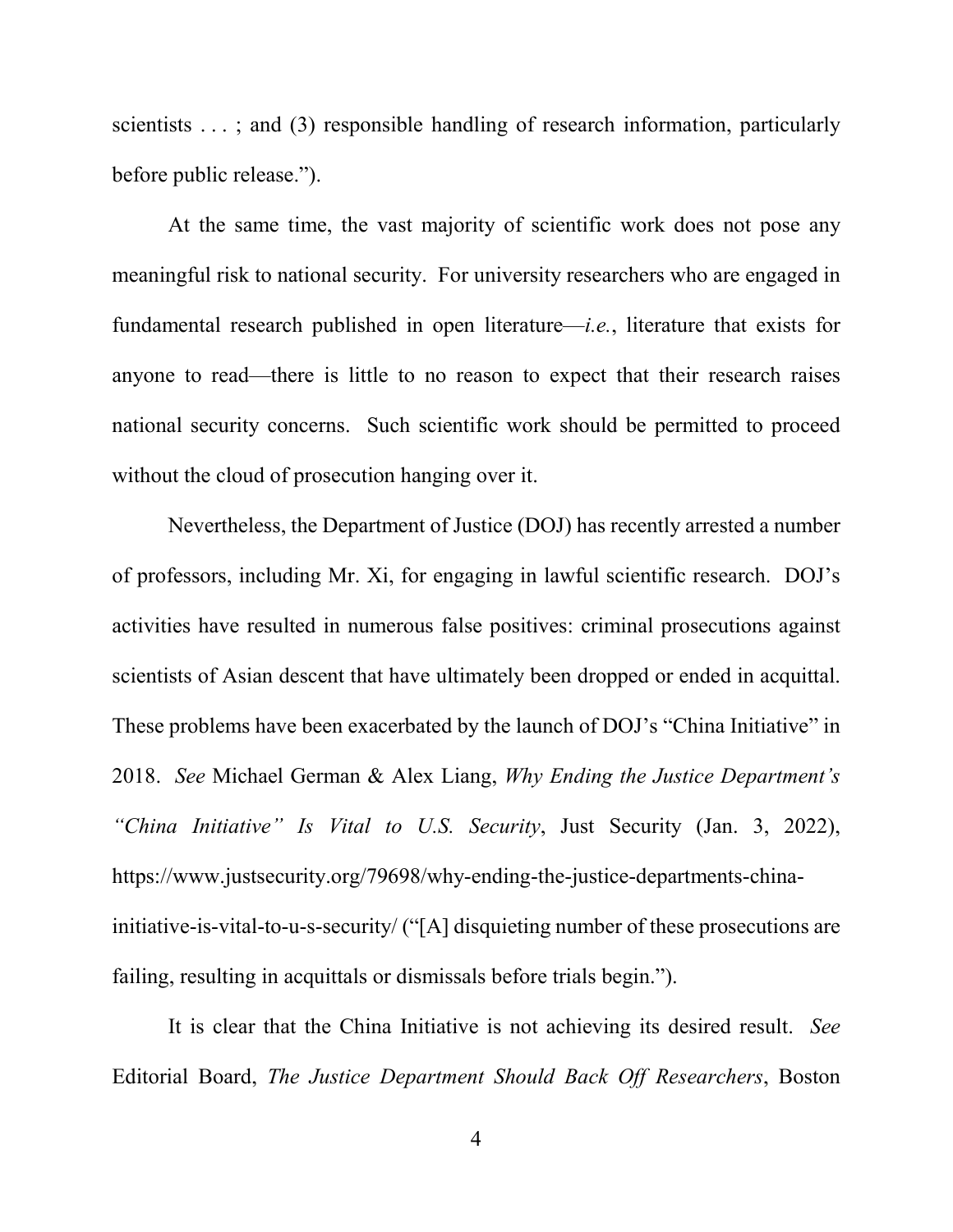Globe (Jan. 10, 2022), https://www.bostonglobe.com/2022/01/10/opinion/justicedepartment-should-back-off-researchers (The China Initiative's "primary stated purpose was to root out Chinese spies in American businesses and laboratories who were transferring trade secrets, information, and intellectual property to the Chinese government," but "only three of the at least 77 cases opened under the initiative claim that secrets and information were transferred to the Chinese government."); Ellen Barry, *'In the End, You're Treated Like a Spy,' Says M.I.T. Scientist*, N.Y. Times (Jan. 24, 2022), https://www.nytimes.com/2022/01/24/science/gang-chenmit-china.html?referringSource=articleShare ("Many of the prosecutions" under the China Initiative "do not allege espionage or theft of information" and "[c]ritics say it has instilled a pervasive atmosphere of fear among scientists of Chinese descent.").

These wrongful arrests and prosecutions have unfairly targeted scientists of Asian descent and thereby damaged the lives of some of *Amici*'s members, as well as those members' families, co-workers, and students. Even when charges are dropped or end in acquittal, these scientists are often left with their reputations tarnished and careers in ruins. Mr. Xi, for instance, was put on administrative leave from Temple University following his arrest and suspended as interim chair of the Physics Department over the baseless allegations against him. *See* Am. Compl. ¶ 78, *Xi v. United States*, 2:17-cv-02132-RBS (July 7, 2017).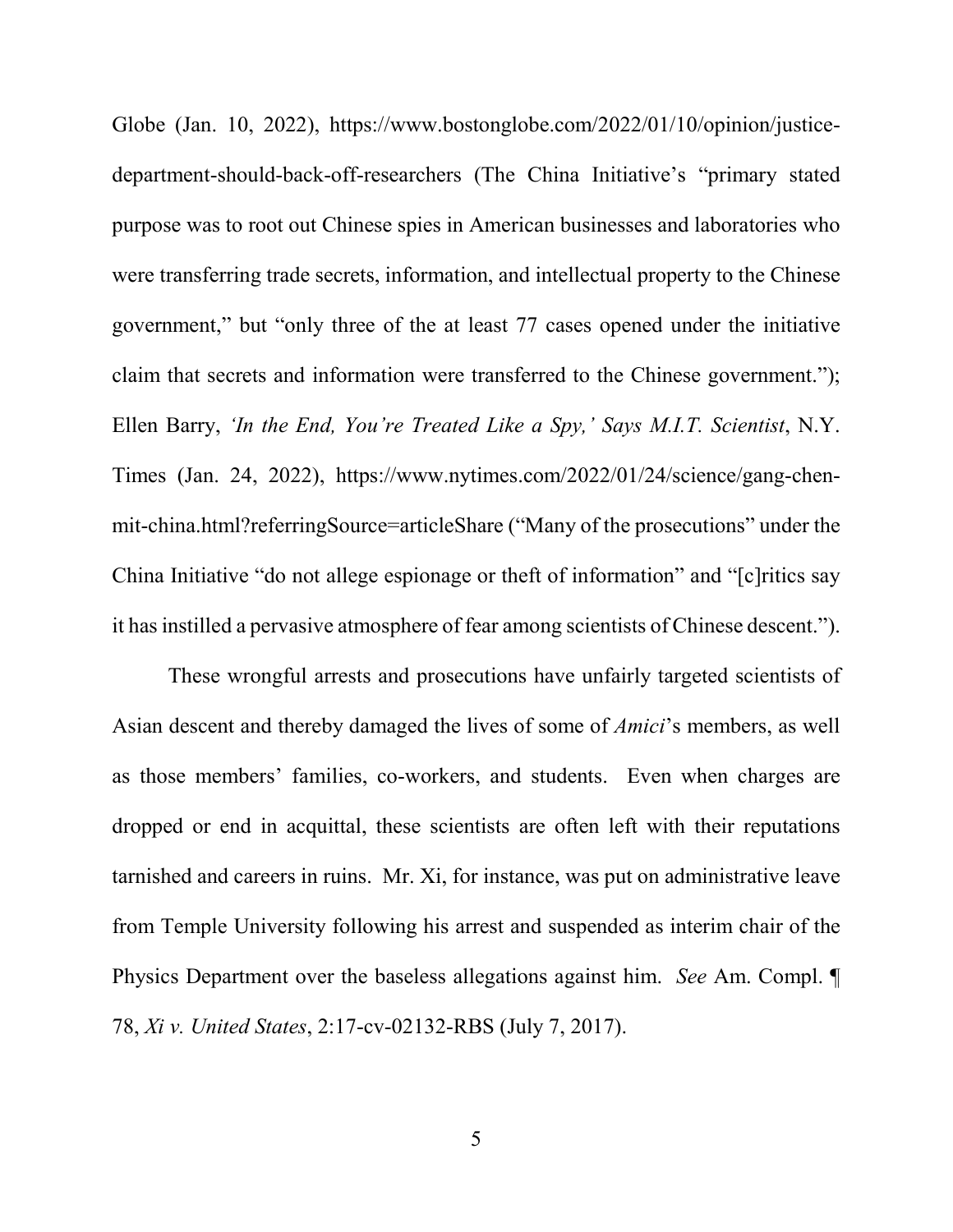These harmful effects spread far beyond the individuals who directly suffer from a wrongful prosecution. Among other things, these wrongful arrests and associated actions by the federal government hinder the nation's ability to attract talented international graduate students and scientists. According to a recent survey conducted by APS, roughly half of international physics graduate students and early career scientists who chose not to come to the U.S. to study or work viewed the U.S. as "unwelcoming to foreigners." Am. Physical Soc'y, *Impact of US Research Security Policies: US Security and the Benefits of Open Science and International Collaborations* 6 (Dec. 2021), https://www.aps.org/newsroom/pressreleases/ upload/APS-Impact-of-Research-Security-Report.pdf. Furthermore, "at least 40% of international early career professionals and at least 45% of international graduate students familiar with research security policies believe that the US government's current response to research security concerns makes their decision to stay in the United States long term less likely or much less likely." *Id.* (emphasis omitted).

<span id="page-10-0"></span>These results are consistent with a recent survey finding that approximately half of scientists of Chinese descent report feeling "considerable fear and/or anxiety that they are surveilled by the U.S. government." Comm. of 100 & Univ. of Arizona, *Racial Profiling Among Scientists of Chinese Descent and Consequences for the U.S. Scientific Community* 8 (2021), https://www.committee100.org/wpcontent/uploads/2021/10/C100-Lee-Li-White-Paper-FINAL-FINAL-10.28.pdf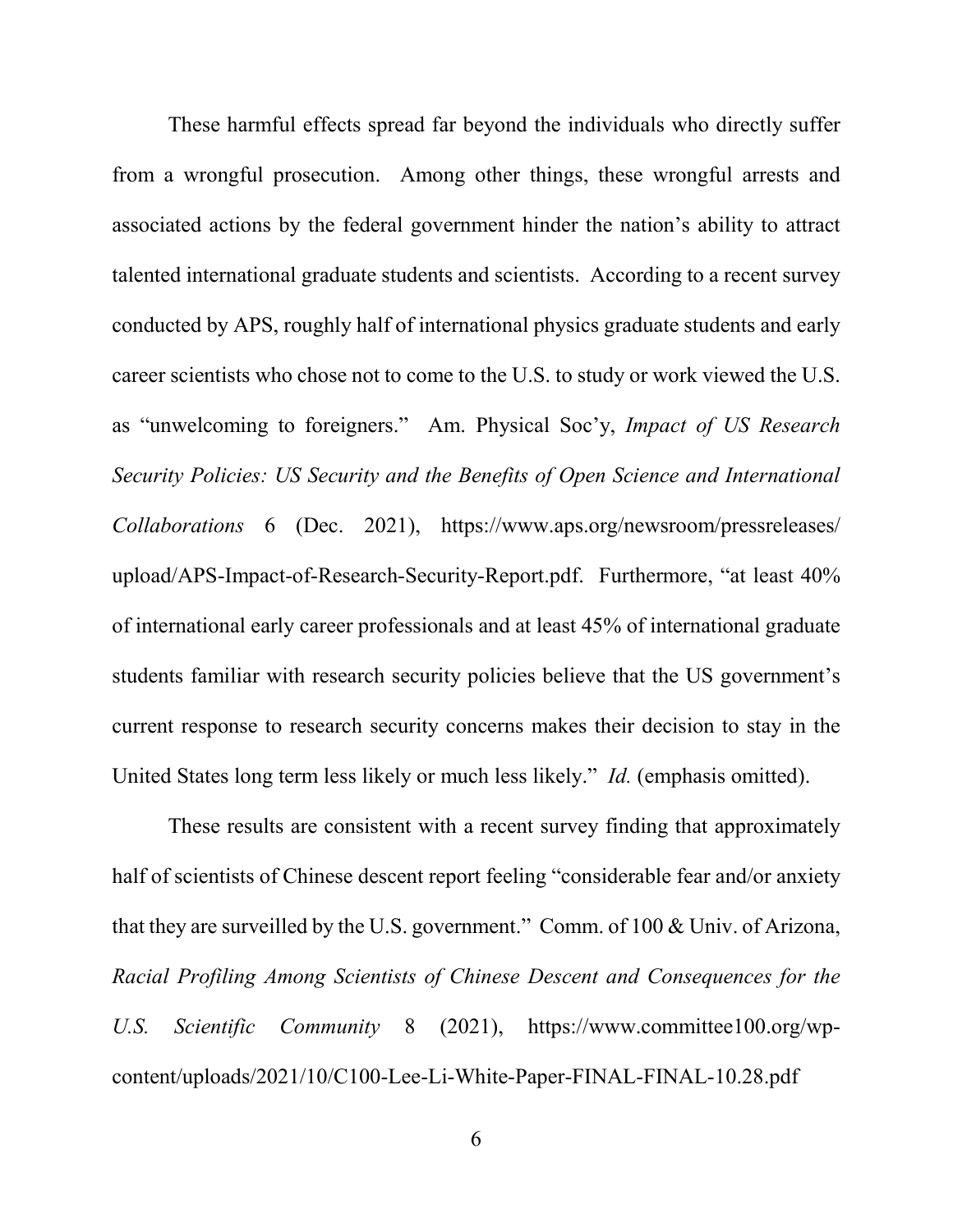(emphasis omitted). As these surveys make clear, the federal government's current approach to addressing research security—which has resulted in wrongful arrests like Mr. Xi's and contributed to international perception that the U.S. is an unwelcoming place to live and work—is negatively affecting the U.S.'s ability to retain and attract international scientific talent.

Additionally, the wrongful arrests and associated actions by the federal government under the "China Initiative" are having a chilling effect on international collaborations that are beneficial to the U.S. Such actions not only affect the willingness of Chinese scientists to collaborate with scientists in the U.S., they are also driving U.S.-based researchers to withdraw from opportunities to engage with their counterparts abroad. Some university professors are being advised by administrators to cease participating in collaborations with their counterparts from China to avoid the possibility of scrutiny from federal science agencies. Indeed, "nearly one in five physics professionals in the United States have either chosen or been directed—to withdraw from opportunities to engage in professional activities with colleagues based outside the United States due to current research security guidelines." Am. Physical Soc'y, Office of Gov't Affairs, *Impact of US Research Security Policies*, *supra*, at 4 (emphasis omitted).

A reduction in scientific collaborations results in a loss of new ideas and new techniques that would be brought to U.S. laboratories and U.S.-based researchers.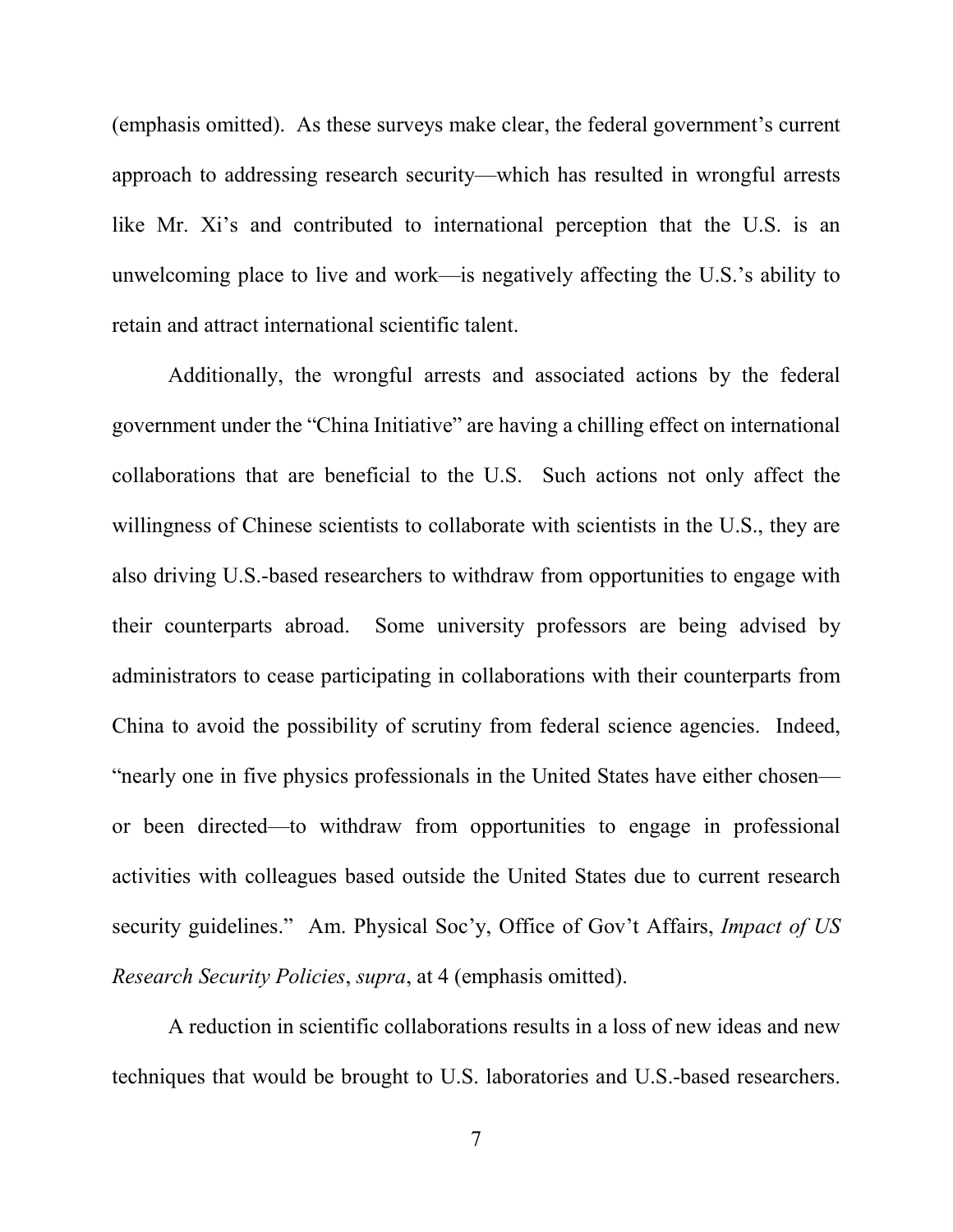<span id="page-12-0"></span>Restricting legitimate international collaborations translates into an overall slowing down of our national pace of scientific discovery and innovation and the economic contributions that follow. *See* Am. Physical Soc'y Council, *APS Statement 03.1: Visa Rules and Government Procedures Hampering U.S. Science and Technology* (June 6, 2003), https://www.aps.org/policy/statements/03\_1.cfm ("National security and economic vitality critically depend on science and technology and strongly profit from contributions of foreign-born scientists and engineers."); German & Liang, *supra* ("Inhibiting fundamental scientific research and dissuading foreign collaboration with U.S. scientists harms our security on balance.").

U.S. leadership in science, technology, and innovation depends on the open exchange of fundamental research and on the U.S.'s ability to recruit the world's best and brightest. The pace of scientific discovery and the translation of those discoveries into usable technologies has greatly accelerated in the past decades, resulting in a highly competitive world where nations are now challenging the U.S.'s leadership in science, technology, and innovation. To remain competitive, the U.S. must continue to capitalize on two key advantages: (1) being a destination of choice for the world's best and brightest students and scholars to study and work and (2) providing an environment that encourages openness and the free exchange of information. Unfortunately, the wrongful arrests of academic scientists and the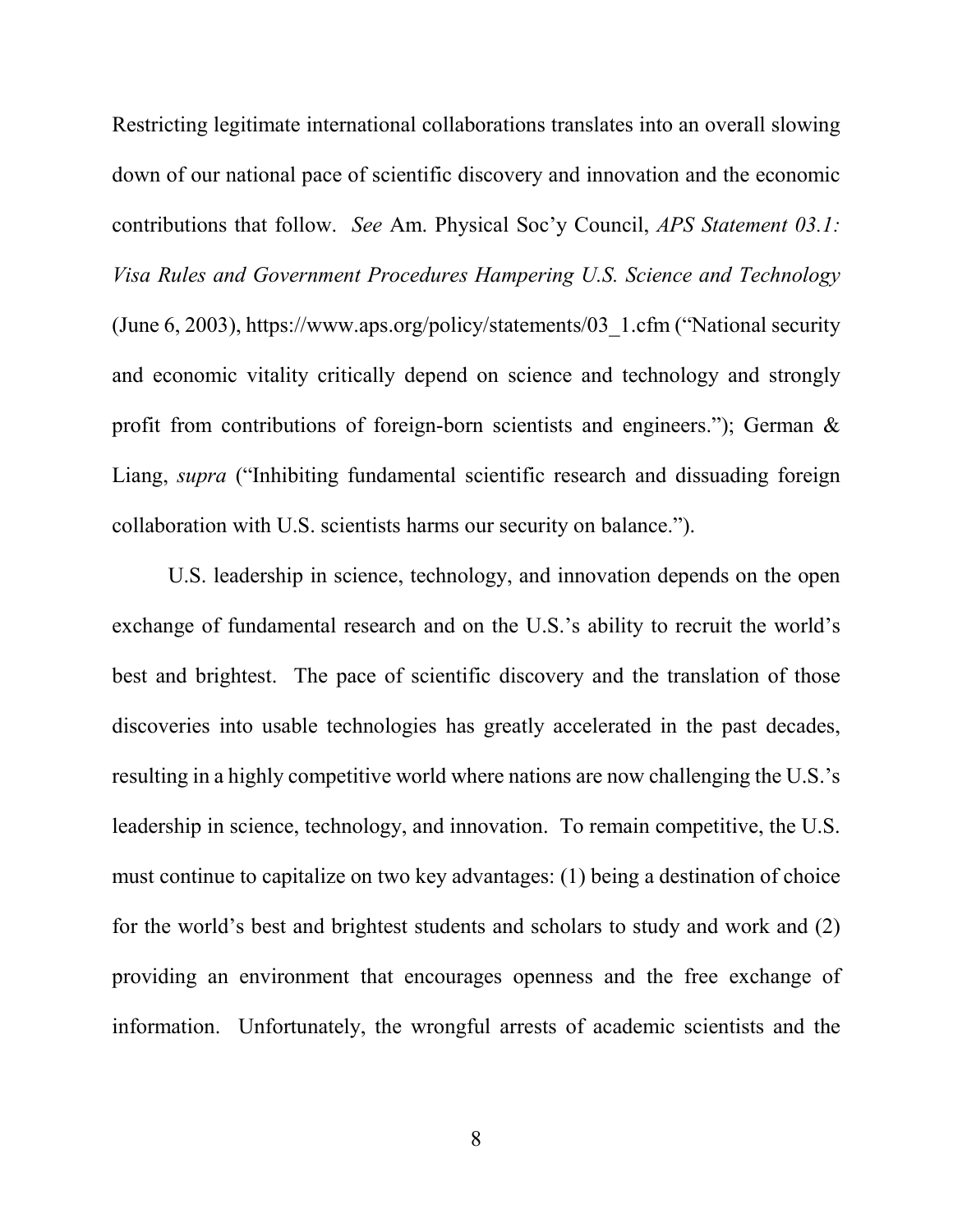misguided overbroad research-security related actions of the federal government are contributing to the loss of both of those advantages.

## <span id="page-13-0"></span>**II. Government Accountability Is Necessary to Overcome the Harms Caused by Wrongful Arrests like Mr. Xi's.**

The federal government has not yet been held accountable for its wrongful arrests and prosecutions of scientists. If this lack of accountability continues, the international perception that the federal government is unconcerned by its damaging errors will continue to grow.

There are real consequences to wrongful government actions going unredressed. Each wrongful arrest gives pause to talented international students choosing in which country to pursue their career and contribute to national economic competitiveness. Each wrongful arrest discourages the nation's scientists from pursuing collaborations that positively affect our nation's innovation. Each wrongful arrest severely damages a scientist's career. Simply put, each wrongful arrest echoes across the U.S. scientific community.

<span id="page-13-1"></span>Government accountability for such wrongful arrests could help restore the U.S. scientific enterprise. The negative perception of injustice and ethnic profiling that is created by wrongful arrests must be replaced by a perception of justice and accountability. Holding the government accountable not only helps "deter individual federal officers from committing constitutional violations," *Corr. Servs. Corp. v. Malesko*, 534 U.S. 61, 62 (2001), it also helps restore the nation's ability to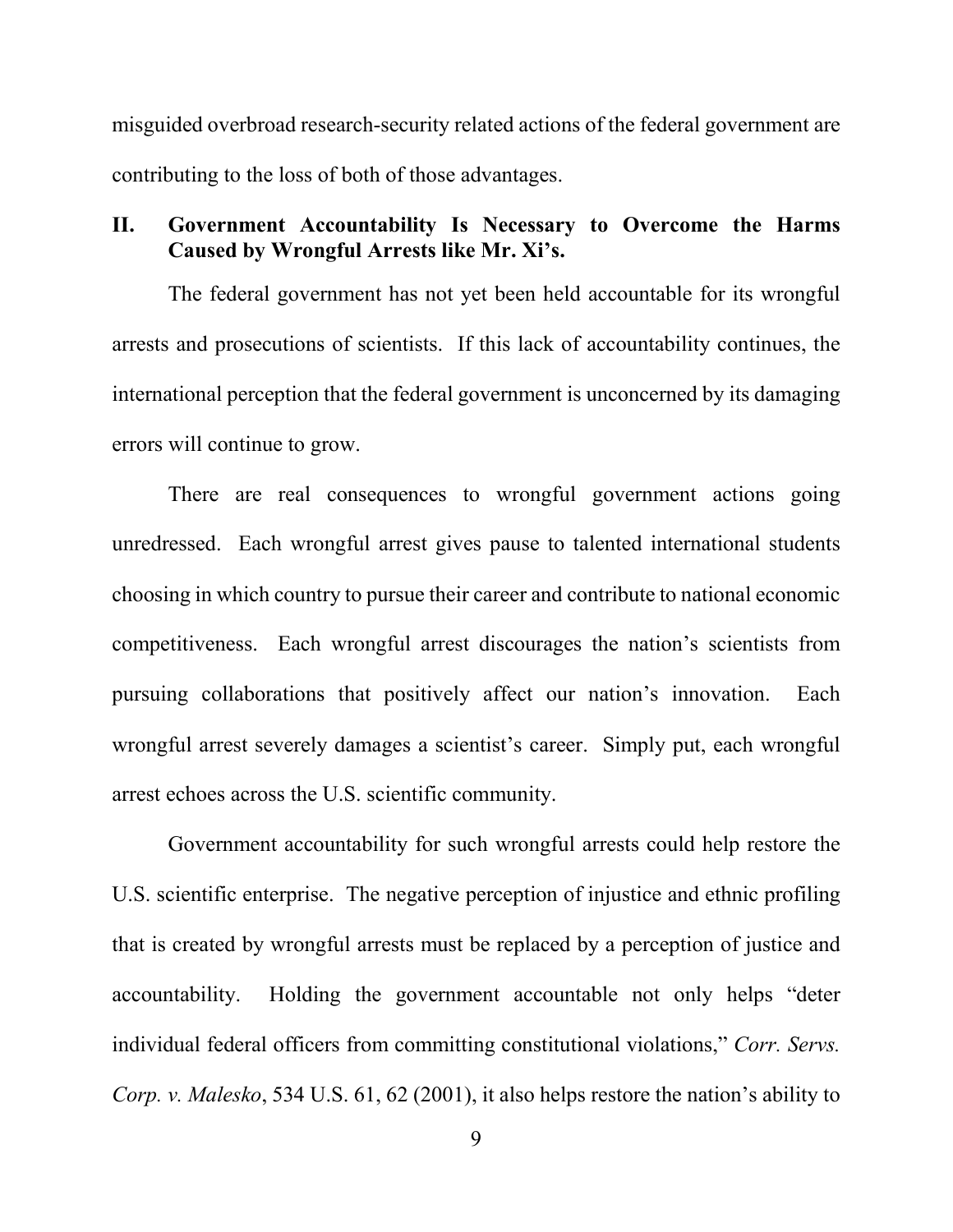be a destination of choice for international scientists; restore confidence among all U.S. scientists that fundamental research collaborations that pose no economic or security threat to the U.S. can be pursued; and restore the confidence of members of targeted communities that there is equal justice under the law.

#### **CONCLUSION**

<span id="page-14-0"></span>When wrongful arrests of prominent scientists such as Mr. Xi occur, there are quantifiable negative consequences not only on the individuals arrested but on the U.S. scientific community more broadly. International scientists and students are increasingly finding the U.S. to be an unwelcoming place to live, work, and study. That loss of international talent will inevitably diminish the U.S.'s scientific standing, economic competitiveness, and national security.

To help remedy those negative effects, there must be a means of redress for individuals like Mr. Xi and his family. Just as the wrongful arrests of Mr. Xi and others were highly visible events, the path to setting those wrongs right must be equally visible—public accountability for government wrongdoing. Because that is what Mr. Xi and his family seek in this litigation, *Amici* support their effort to overturn the District Court's dismissal of their claims.

February 14, 2022 Respectfully submitted,

By: /s/ *Beth S. Brinkmann*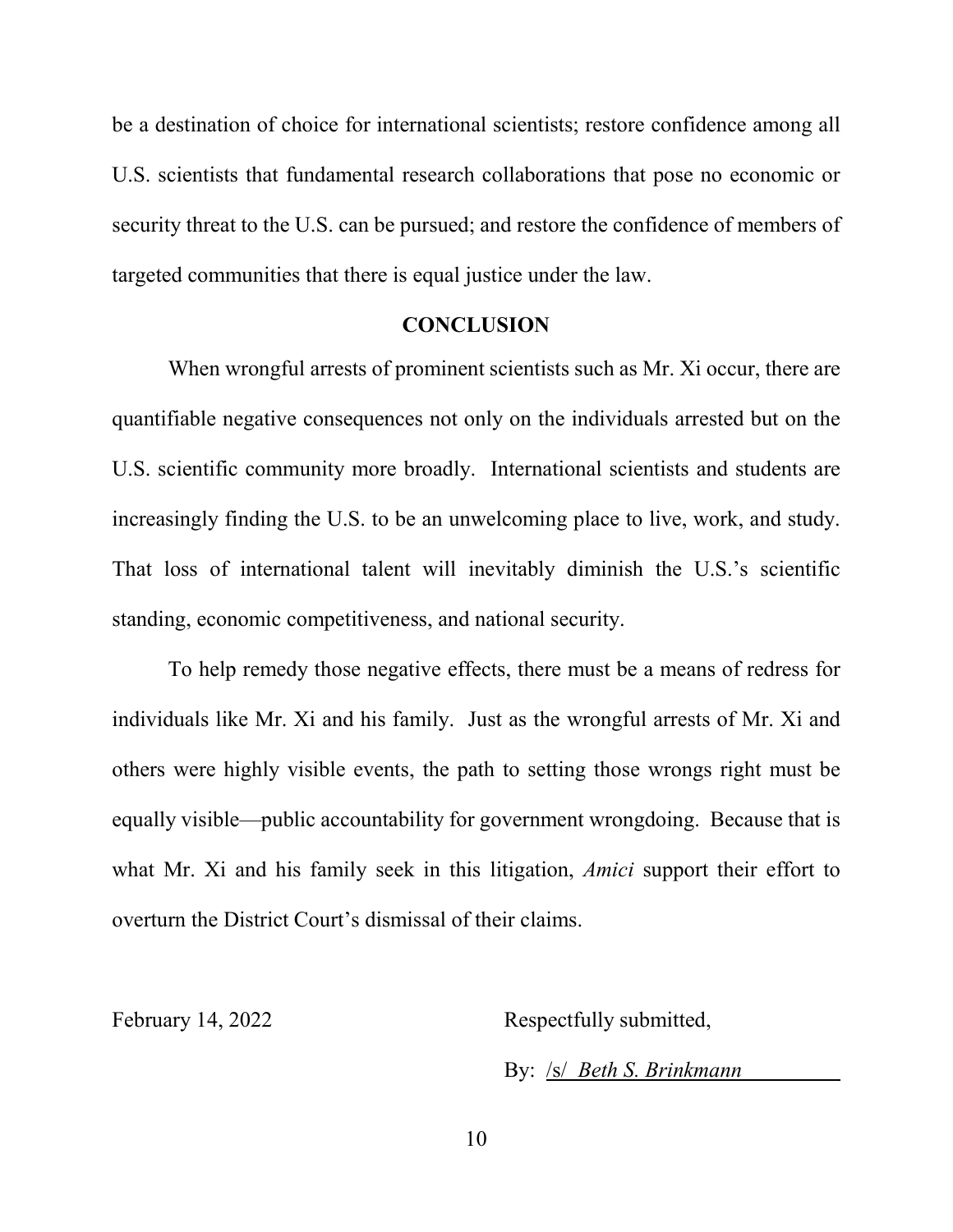Beth S. Brinkmann Jack Boeglin COVINGTON & BURLING LLP One CityCenter, 850 Tenth Street NW Washington, DC 20001 Telephone: (202) 662-6000

*Counsel for Amici Curiae*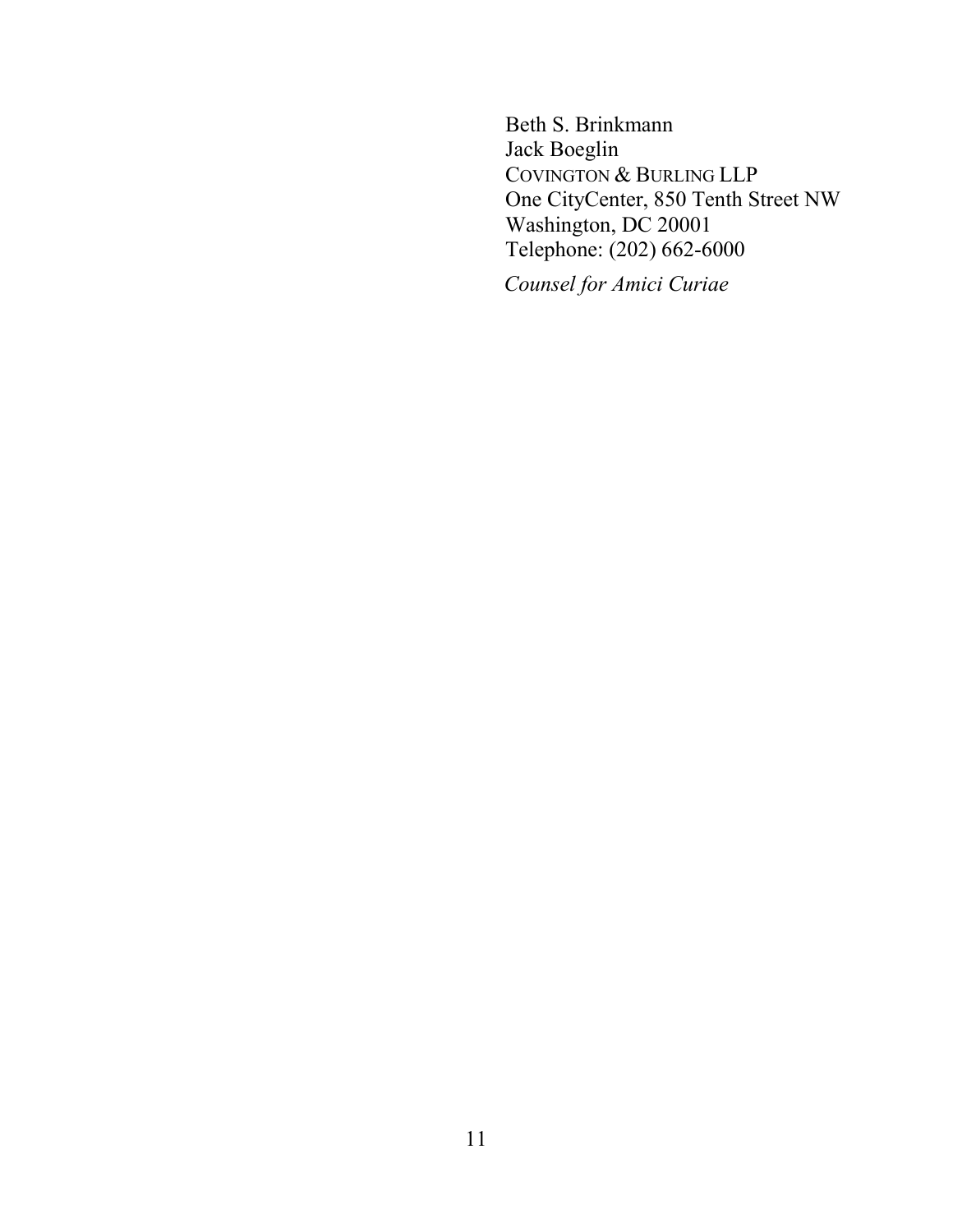#### **CERTIFICATE OF COMPLIANCE**

I hereby certify that I am a member of the bar of the United States Court of Appeals for the Third Circuit. I certify that this brief complies with the type-volume limitation of Fed. R. App. P. 29(a)(5) because it contains 2,105 words, which is less than one-half the maximum length authorized for a party's principal brief, excluding the items exempted by Fed. R. App. P. 32(f). I further certify that this brief's type size and typeface comply with Fed. R. App. P.  $32(a)(5)$  and  $(6)$ , respectively, because it has been prepared in a proportionally spaced typeface using Microsoft Word 14-point Times New Roman font. I certify that the text of the electronic brief is identical to the text in the paper copies to be filed with the Court. Finally, I certify that a virus check was performed on the PDF file of this brief with VirusTotal and that no virus was found.

Dated: February 14, 2022 */s/ Beth S. Brinkmann*